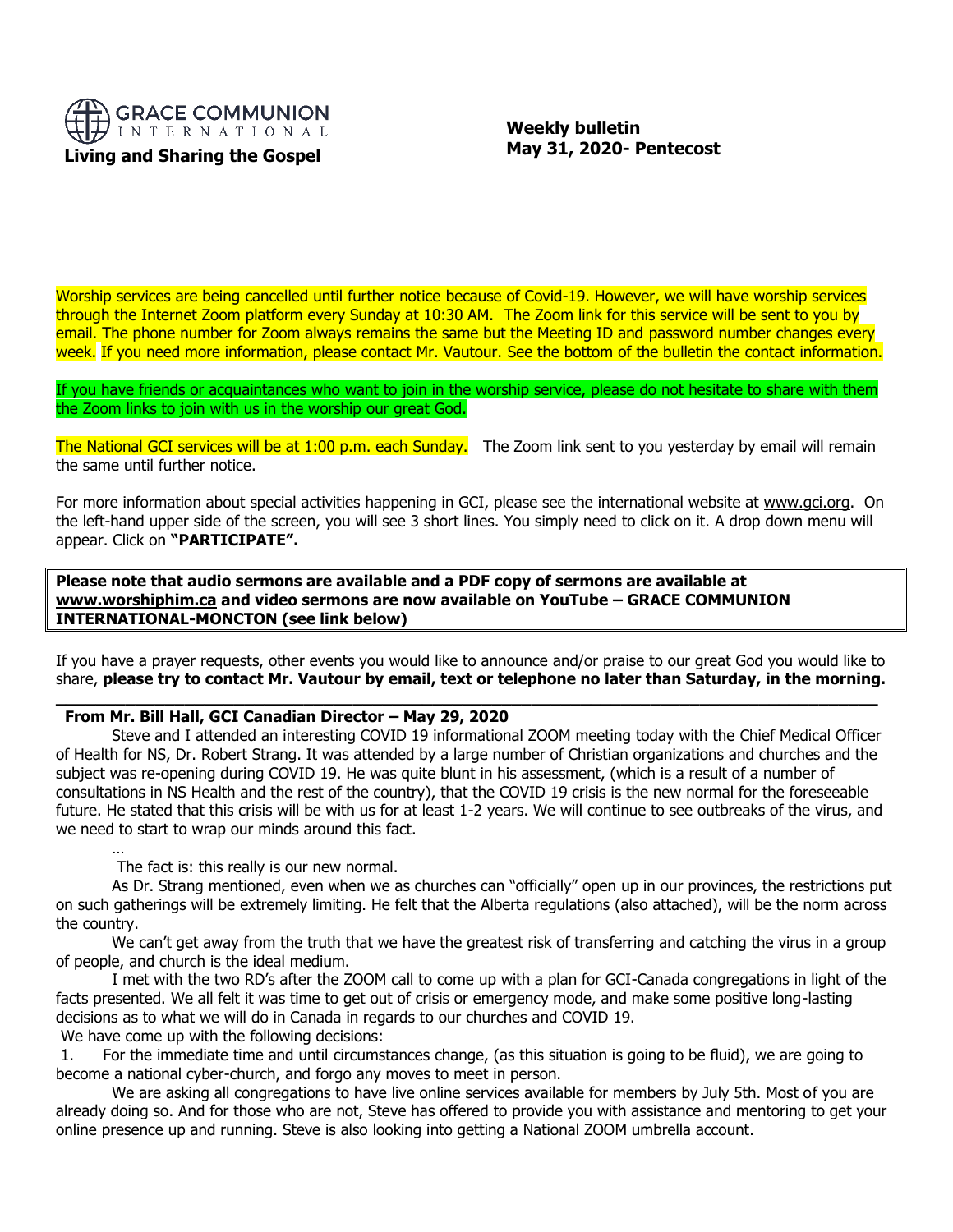Even if our provinces may open up for church services, the numbers that can meet, or restrictions are such that much, if not all, of what we hold valuable about being a GCI fellowship (singing hymns, personal interaction, shared meals, communion) will not be part of this new reality.

2. We are asking any churches that are currently having their online service on Saturday to move those services to Sunday. As we are no longer tied to a physical building in which to meet, there is no apparent reason not to make this move.

Once every congregation has an online Sunday service, we will discontinue the National online Sunday service (which was only meant to be a stopgap measure). We will look at hosting special National online services from time to time to build on some of the success of that online service.

I realize that there will be some mixed feelings with us taking this approach. But until circumstances change, I am convinced that we need to take charge of the situation before us.

If you feel that there may be extenuating circumstances why you or your congregations cannot adjust to these two directives, please let me or your RD know. We are there to discuss them with you.

Thanks, as always for your support. Bill

## $\_$  ,  $\_$  ,  $\_$  ,  $\_$  ,  $\_$  ,  $\_$  ,  $\_$  ,  $\_$  ,  $\_$  ,  $\_$  ,  $\_$  ,  $\_$  ,  $\_$  ,  $\_$  ,  $\_$  ,  $\_$  ,  $\_$  ,  $\_$  ,  $\_$  ,  $\_$  ,  $\_$  ,  $\_$  ,  $\_$  ,  $\_$  ,  $\_$  ,  $\_$  ,  $\_$  ,  $\_$  ,  $\_$  ,  $\_$  ,  $\_$  ,  $\_$  ,  $\_$  ,  $\_$  ,  $\_$  ,  $\_$  ,  $\_$  , **Godly Friendship**

By Mr. Greg Williams, GCI President – May 27, 2020



Greg and Susan Williams, President GCI

Dear GCI Family and Friends,

The presidents all around the world have had their leadership tested through the recent global pandemic. I am a student of history and I enjoy reading about the different Presidents and some of the challenges they faced. I am a huge fan of US President Abraham Lincoln for many reasons. Historians characterize him as the best president in all of US history, and certainly he brought the country through a dark and troubled time.

Last summer on family vacation I read a fascinating book by Doris Kearns Goodwin entitled Team of Rivals. This book documents how Lincoln was secure enough and wise enough to work with other politicians who did not always agree with him. In fact, the very men who ran against him in the election of 1860 he placed in highly responsible positions on his cabinet.

In his early life Lincoln suffered great loss. When he was nine years old his mother died from what was called "milk sickness." His mother was who he attributed his intelligence and inspiration. Her loss was significant. When Abe was 18, his older sister Sarah—who had a large role in raising young Abraham—died in childbirth. Then four years after the death of his sister, his first real love, Ann Rutledge, died from typhoid fever.

Twenty months after Ann's death, Abe moved to Springfield, IL, to begin his law practice. Because he had never received mentoring and sponsorship from an established lawyer—which was the more typical path into law—Abe was a fairly desperate man hoping that his fledgling law practice would be successful. He was certainly a man who could use a friend and much-needed encouragement. Enter Joshua Speed.

Joshua was a well-educated man—a bit younger than Lincoln—and the proprietor of the Springfield General Store. Instead of selling Lincoln a bed on credit, he offered him the opportunity to become his roommate. Here is what Goodwin said about their relationship.

"Lincoln and Speed shared the same room for nearly four years. Over time, the two young men developed a close relationship, talking nightly of their hopes and their prospects, their mutual love of poetry and politics, their anxieties about women. They attended political meetings and forums together, went to dances and parties, etc."

It is clear that this hearty friendship with Speed came at a critical juncture for Lincoln. The Bible speaks a lot to the value of friendship. The Proverbs says that a true friend sticks closer even than a biological brother. Joshua was that kind of friend to Abe.

The example of Lincoln and Speed makes me think of the biblical relationship of Jonathan and David. Jonathan and David's relationship was characterized by a loving friendship, with their souls knit together in shared values, mutual admiration, and bonded in covenant to one another.

**[1 Samuel 18:1-4](https://biblia.com/bible/niv/1%20Sam%2018.1-4)** documents how Jonathan received David into the ranks of the Israelite army, into the palace, into the family as his brother-in-law, and with the deepest sense of true brotherhood. As the story unfolds, we see how Jonathan worked to keep David safe from the murderous attempts from his father King Saul. How remarkable it is for Jonathan to stand in the gap for David in this fashion.

Ultimately, Jonathan's sister Michal forsook David, but Jonathan held true to his covenantal relationship, which is amazing since David was anointed to become the next king instead of prince Jonathan. Upon hearing the news of Saul and Jonathan's demise in battle, David expressed this deeply emotional lament:

**"25 How the mighty have fallen in the midst of the battle! Jonathan lies slain upon your high places. 26 I am distressed for you, my brother Jonathan; greatly beloved were you to me; your love to me was wonderful, passing the love of women." (2Sa 1:25-26 NRSV)**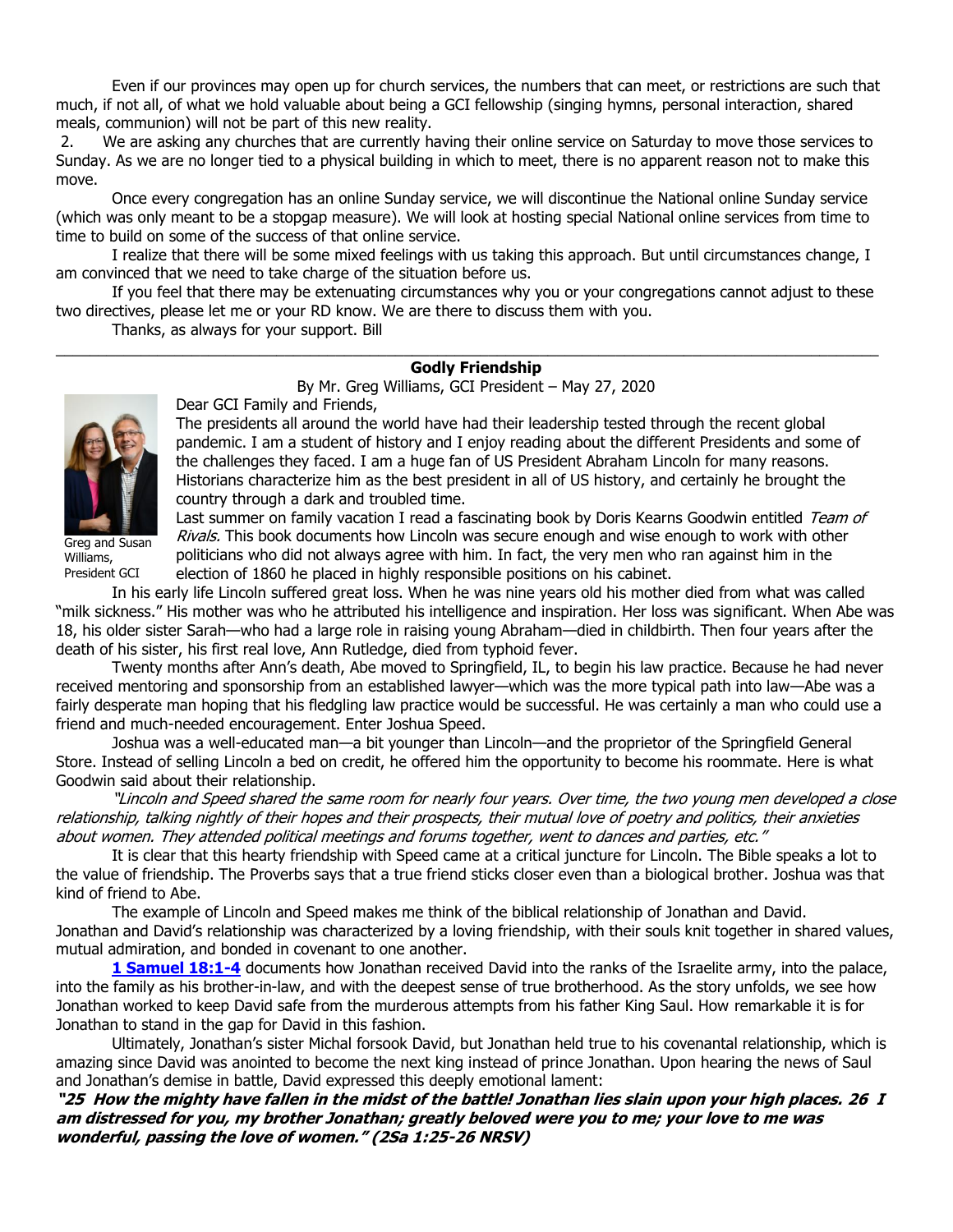The selfless, spiritual friendship we see on display with Jonathan and David is evidence of God's presence in the lives of these two men. I would suggest that Abraham Lincoln and Joshua Speed were also a living extension of the love of God present in their bond of friendship. These examples of brotherly affection, deep commitment to one another and genuine honoring of one another hold out great hope for how relationships can be.

I have been richly blessed with true friends at all stages of my life. For many people in leadership, be they presidents of countries or pastors of churches, they often experience a great deal of loneliness. For any of our GCI leaders who may feel alone and discouraged, I recommend that you show yourself friendly and give attention to forming some meaningful relationships. You will be glad that you did. In Brotherly Love, Greg William

# **\_\_\_\_\_\_\_\_\_\_\_\_\_\_\_\_\_\_\_\_\_\_\_\_\_\_\_\_\_\_\_\_\_\_\_\_\_\_\_\_\_\_\_\_\_\_\_\_\_\_\_\_\_\_\_\_\_\_\_\_\_\_\_\_\_\_\_\_\_\_\_\_\_\_\_\_\_\_\_\_\_\_\_\_ Doctrine of the Holy Spirit, part 1**

**By [Ted Johnston](https://www.blogger.com/profile/08677739021765621811) - [May 28, 2020](http://thesurprisinggodblog.gci.org/2020/05/holy-spirit-part-1.html) (from** [http://thesurprisinggodblog.gci.org/2020/05/holy-spirit-part-1.html\)](http://thesurprisinggodblog.gci.org/2020/05/holy-spirit-part-1.html) This post begins a series presenting "**The Person and Work of the Holy Spirit,"** an essay by **Dr. Gary Deddo, President of [Grace Communion Seminary](https://www.gcs.edu/)**.

Seeking to understand and know the Holy Spirit is a wonderful, rewarding endeavor. It ties in with every aspect of the Christian faith and life. But if ever there was a topic we are likely never to get to the bottom of, this one would qualify. The very name of this Divine Person, the Holy Spirit, already tells us that we're in pretty deep. But we do have a good amount of insight given to us by biblical revelation that can inform our understanding and help us stay away from pure speculation. God has seen fit to reveal himself to us as Father, Son and Holy Spirit and has provided and preserved teaching about the Holy Spirit. Because he wants us to know, trust and worship him, we by faith can dare to pursue understanding on that basis. But we proceed only by God's grace.

In this essay we will touch on only a few key points that address questions that are, first, foundational to our faith in the Holy Spirit and are, second, of more immediate importance given current discussions and debates. Hopefully, this essay will also help keep further explorations and other discussions in perspective. We will not be able in a short space to offer anything near a comprehensive view, so regard this as more of a beginning than an ending.

I'd like to start by recalling the passage in the Gospel of John where Jesus, trying to explain to Nicodemus something foundational regarding the nature and work of the Spirit, says this**: "Truly, I say to you, unless you are born of water and the Spirit, you cannot enter the Kingdom of God."** Jesus continues, **"That which is born of flesh is flesh, that which is born of Spirit is Spirit. Do not marvel that I said to you, you must be born anew [from above]. The wind blows where it wills, and you hear the sound of it, but you do not know whence it comes or whither it goes. So it is with everyone who is born of the Spirit" ([John 3:5-8\)](https://biblia.com/bible/niv/John%203.5-8).**

Nicodemus wants to understand how God works. Jesus tells him that how God works with us is by the Holy Spirit. But Nicodemus is not exactly satisfied with that answer. He wants to know, if he can, how then the Spirit works. Jesus' answer to that how question amounts to him saying: How the Spirit works is like trying to talk about how the wind works. We see the effects, but we know very little about it, not even where it was a few moments ago, or where it will end up going a few moments later. The Spirit is not predictable or controllable by us. We don't and can't have an answer as to how the Spirit works, the mechanics of it. Apparently the how question is the wrong one to ask. And, given Jesus' reply to Nicodemus, we can assume that it's not necessary for us to know either, even to receive the benefits of the working of the Spirit.

Jesus' "no-explanation" answer does makes sense. How can we possibly put in words, concepts and ideas something about the Spirit given that it is like the wind? You can't actually predict its movement or say much about it except that "it blows where it wills." The Spirit has a mind of his own! I think that's part of our experience. The wind of the Spirit blows where it wills. We did not necessarily see it coming and don't necessarily see exactly where it's going to go. So it is with the Spirit.

So why not just stop right there? Well, in some cases I think that might be the right thing to do. There is a lot of speculation taking place, especially about how the Spirit works. However, we are given other words and descriptions in biblical revelation that refer to the Holy Spirit. But not surprisingly, they don't tell us how the Spirit works nor especially how to bring the Spirit under our control or how we can influence or predict the working of the Spirit. Rather, most of what we are given relates to the nature and purpose and character of the Spirit, not the mechanics of his working. All sorts of problems can be avoided if we simply pay attention to what biblical revelation actually tells us and resist using what we discover in ways that actually disregard Jesus' own teaching on the limits of our knowledge of the Holy Spirit's wind-like working.

Sometimes, people think the Holy Spirit gets less attention than deserved -- the short end of the stick, as we say, or short-shrift. The complaint that the Spirit is under-represented can be heard both at the levels of theological discussion as well as at the daily and practical level of church life. That's a perfectly good concern to raise. We should be aware and take to heart all we are told regarding the Spirit. Neglecting any part of biblical witness is not a good idea. Faith seeks whatever understanding of the Spirit we are given, as in any other part of the Christian faith. But we can ask the counter question as well: Is it true that in practice and preaching we don't properly emphasize the Holy Spirit? If so, in what ways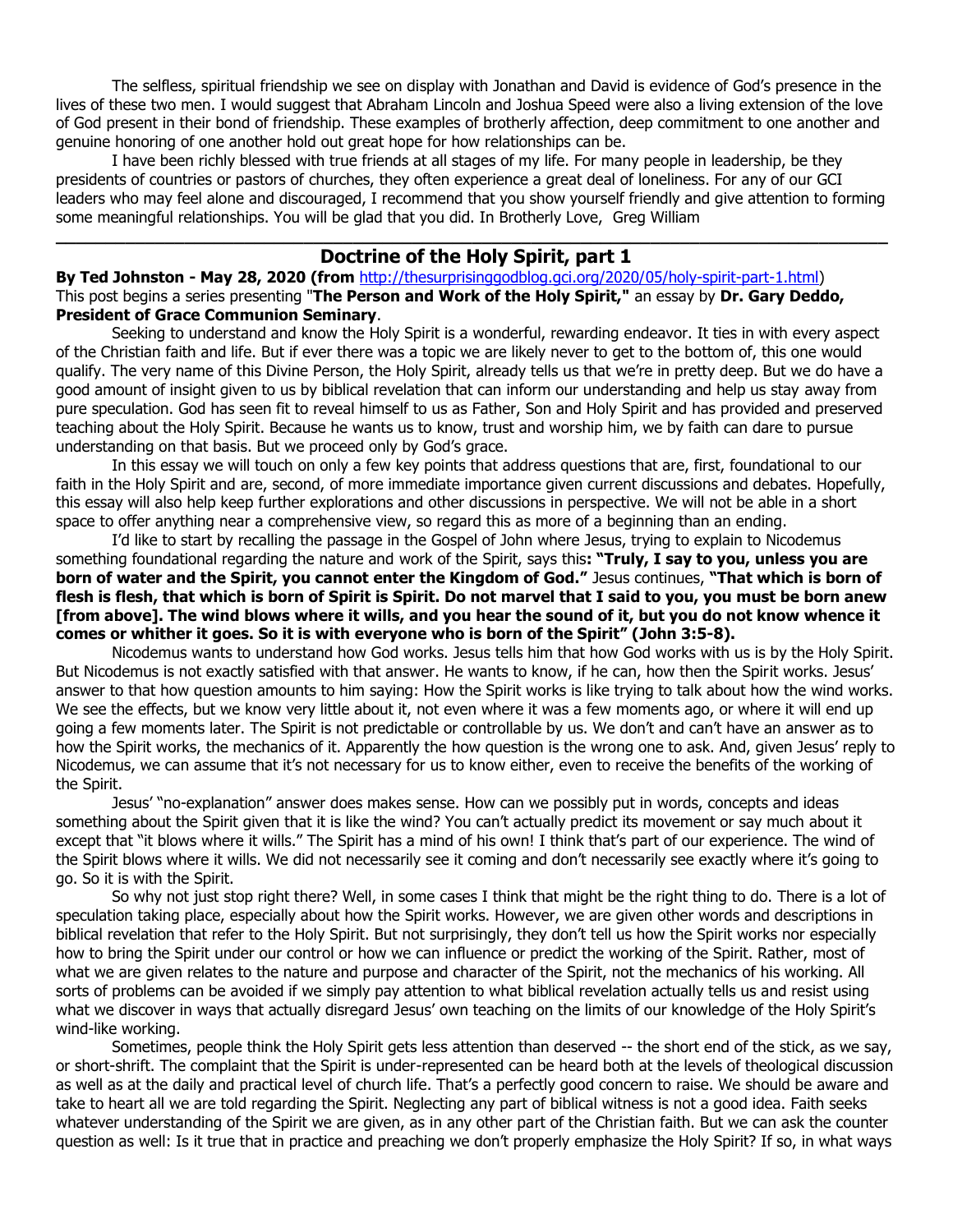do we fail to give the Spirit sufficient attention? And, what measure or criteria can we use to evaluate whether or not we have under (or over) emphasized the Holy Spirit?

Whether or not we give full attention is best gauged by the norm of biblical teaching. We can look to Scripture to weigh its own emphasis on the Spirit relative to other matters. We can also consider the full range of insights it actually presents us. Then we can compare our own current emphasis and range of teaching to the pattern and proportion found there. While we will not be able to conclude with something like a numerical measurement, I think there will be many indicators in biblical teaching that can greatly assist us in our process of discernment. And of course, we can also borrow understanding on this matter from teachers of the church down through the ages, including our present time as their teaching seems in alignment with biblical revelation considered as a whole.

Now, if there is some kind of deficit, then we'll also need to explore how best to correct for that lack. We'll need to discern this issue as well, because there are various ways to correct for it. But some correctives aren't as useful or faithful as others. And some promoted in recent times have seemed not only speculative but harmful to the health of the Body of Christ. But again, biblical teaching can help us in discerning how best to make any kind of corrective called for.

## **What are the basics of revelation about the Holy Spirit?**

Recall that any theology built on biblical revelation must seek first and foremost to answer the question of who the God of the Bible is, for that is its central concern and controlling topic. Biblical revelation is not geared nearly as much to answer the questions of how or why, where or when. So our understanding must also begin by seeking to know first who the Holy Spirit is.

Let's begin with a review of the most basic truths we have been given about the Holy Spirit. Most fundamentally we are told about the Spirit's relationship with the Father and the Son. And those relationships identify who the Spirit of God is. Who is the Spirit? The Spirit is the Spirit of the Father and the Son. The Spirit is one with the Father and one with the Son. Jesus is conceived by the Spirit, he has the Spirit for us ,and he ministers in and by the Spirit even in his atoning work on the Cross. Jesus and the Father send the Spirit to us. The Spirit takes us to the Father through the Son. By the Spirit we are united to Christ so that we share in his life, life in fellowship and communion with the Father. And we share, by the Spirit, in Jesus' ongoing ministry in the church and in the world.

Notice that what Jesus teaches Nicodemus (and us) fits the overall pattern of revelation about the Spirit throughout Scripture. Nicodemus wanted to know how one can be "born again" or "born from above." But Jesus' response indicates that such how questions can't really be answered in connection with the Spirit! Nicodemus is not told how the Spirit blows to bring us new life. Rather, Jesus' answer to his how question identifies who is behind the how. But Jesus does describe in a comprehensive way the effect of the working of the Spirit, namely, bringing us a new kind of life.

The Gospel of John goes on to shed even more light on the relationship of the Spirit to Jesus and to the Father which includes the inter-relationship of their missions and ministries. These relationships are especially prominent in chapters 13-17. The central concern throughout this Gospel remains their conjoint relationships. They are inseparable, always being together and always working together.

#### **One in being, united in act**

Borrowing now from the more developed doctrine of the Trinity, we can say that the three Divine Persons of the Trinity are "one in being." This technical phrase helps us to remember there are not three Gods, but only one. So, the Spirit isn't a separate God that has his own independent mind, his own action, his own plan, and his own purpose. The Spirit is joined in one being and so joined in one mind, action, plan, and purpose with the Father and the Son. Even the name, Holy Spirit, indicates to us the unity of the Spirit with Father and Son, since only God has the name Holy.

The point here is not to let our minds think about the Holy Spirit as an independent operator. That's one of the biggest mistakes that we can make. Always remember, whatever the Spirit does, wherever the Spirit is at work, that Spirit is the Spirit of the Father, and of the Son, because they are one in being. They do not act separately, apart from one another. They act out of one shared mind, heart, purpose in unity with each other. St. Augustine famously summarized this in the fourth century: "All the works of God are inseparable."

A number of special phrases have been used down through the ages to convey the oneness or unity of the divine Persons besides saying that they are "one in being." They are said to "co-exist." They "co-inhere" in one another. They "in-exist" one another, or they "mutually in-dwell" one another. They "co-envelop" one another, or "mutually interpenetrate" each other. Their oneness of being has been expressed by saying that the whole God is present in each of the Divine Persons. The whole God is present in the Father. The whole God is present in the Son. The whole God is present in the Spirit. That's all to say: they're one in being even though they're distinguishable, we say, in person. An early creed sums it up this way: the Triune God is a Unity in Trinity and a Trinity in Unity.

## **Sharing all the divine attributes**

This means that the Holy Spirit is fully and completely divine and has from all eternity all the attributes that the Father and the Son have. The Spirit is not subordinate or less than the others. All that you can say of the Father, such as being omniscient, holy, omnipotent, eternal, and even being a Creator, can all be said of the Spirit (and can all be said of